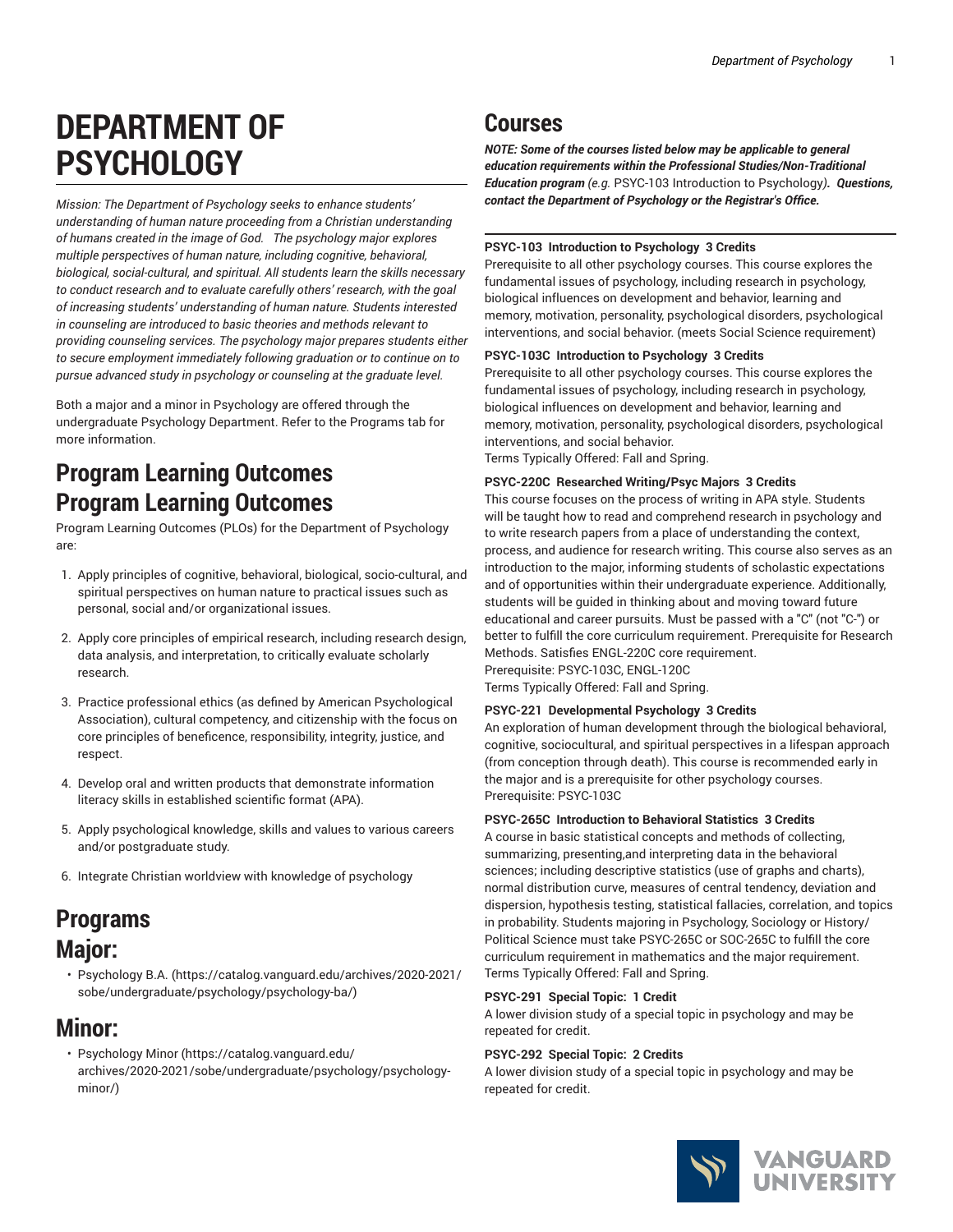#### **PSYC-293 Special Topic: 3 Credits**

A lower division study of a special topic in psychology and may be repeated for credit.

#### **PSYC-312 Death, Grief, and Loss System 3 Credits**

This course is cross listed with SOC-312. This course provides a comprehensive introduction to the study of death and dying. This course will discuss the intellectual, emotional, social, psychological, experiential, and spiritual aspects of death and loss as part of one's personal discover. Prerequisite: ANTH-102C, PSYC-103C, or SOC-100C

#### **PSYC-320 Developmental Psychology 3 Credits**

An exploration of human development through the biological, behavioral, cognitive, sociocultural, and spiritual perspectives in a lifespan approach(from conception through death). The course is recommended early in the major and is a prerequisite for other psychology courses. (This course is no longer being offered. Refer to PSYC-221; 2019 Academic Catalog)

#### **PSYC-321 Adolescent Psychology 3 Credits**

A study of the period of life from puberty to the emergence from the teens, emphasizing the physical, mental, emotional, social, spiritual, and personality development of the individual. Diversity issues are considered.

Prerequisite: PSYC-103C

Terms Typically Offered: Fall and Spring.

#### **PSYC-323 Positive Psychology 3 Credits**

Positive Psychology is the scientific study of the factors that make one's life fulfilling. The course explores such concepts as happiness, meaning, flow, values, strengths, and virtues as they relate to an individual's ability to thrive, in turn affecting the health and well-being of family and society. Topics will be presented and evaluated in the context of Christian faith. Prerequisite: PSYC-103C

Terms Typically Offered: Fall.

#### **PSYC-324 Social Psychology 3 Credits**

This course is cross listed with SOC-324. An examination of interpersonal behavior as it is influenced by social processes, culture, face-to-face interactions, and personality characteristics; including interpersonal and group behavior in relationship to social values, norms, attitudes, roles, and social needs.

Prerequisite: PSYC-103C or SOC-100C

#### **PSYC-331 Diversity in the Helping Professions 3 Credits**

Exposes students to the psychological literature relevant to becoming more culturally sensitive to diverse ethnic populations and other forms of diversity. It addresses the unique changes required to the traditional psychological counseling theories and counseling practices that are associated with helping individuals from diverse backgrounds. The course is applicable to students who intend to work with, minister to, or do clinical counseling with people of diverse ethnic and cultural backgrounds. Lab fee.

Prerequisite: PSYC-103C

#### **PSYC-332 Abnormal Psychology 3 Credits**

A study of sociocultural, spiritual, emotional, cognitive, and behavioral deviations with regard to description, patterns of development, measurement, and treatment methods. Prerequisite: PSYC-103C, PSYC-221 Terms Typically Offered: Fall and Spring.

#### **PSYC-335 Social & Psychological Aspects of Aging 3 Credits**

An interdisciplinary and cross-cultural perspective on human aging. The physiology of aging and its psychological ramifications are explored, as is the sociology and spirituality of the older adult in contemporary society. Prerequisite: PSYC-103C or SOC-100C

#### **PSYC-336 Managing Crisis 3 Credits**

This course is cross listed with SOC-336. This course examines the phenomena of social crises and emergencies. It will examine Crisis Theory, response, coping skills and intervention methods. Implications for gender, race, social class, and diverse backgrounds will be explored in light of how those differences influence differing needs, norms, and ways of coping.

Prerequisite: ANTH-102C, PSYC-103C, or SOC-100C

#### **PSYC-338 Child Psychology 3 Credits**

A study of the period of life from early childhood until puberty from a developmental psychopathology perspective. The course provides an overview of psychological disorders of childhood and an introduction to their clinical treatment.

Prerequisite: PSYC-103C, PSYC-221, PSYC-332

#### **PSYC-340 Biological Psychology 3 Credits**

This course is an introduction to the concepts of biological psychology. Beginning with a basic understanding of brain structures, students will gain an understanding of how brain structure relates to brain function and to behavior. Topics covered include brain structure, neuronal communication, drugs and hormonal influences on the brain, visual sensation and perception, sleep and waking states, sexual behavior, brain lateralization, language, and psychological disorders. Prerequisite: PSYC-103C

#### **PSYC-344 Family Violence 3 Credits**

This course is cross listed with SOC-345. Investigates the identification, causes, and prevention of all types of intrafamily abuse: child, spouse, sibling, and parent. Explores theories and research findings for practical application. Studies the sociocultural contexts in which abuse and violence occur. For students whose careers will bring contact with victims and/or perpetrators of family violence. Prerequisite: ANTH-102C, PSYC-103C, or SOC-100C

#### **PSYC-345 Theories of Personality 3 Credits**

A review and critical evaluation of the major personality theories and their supporting evidence.

Prerequisite: PSYC-103C, PSYC-221

Terms Typically Offered: Fall and Spring.

#### **PSYC-346 Human Sexuality 3 Credits**

This course is cross listed with ANTH-346 and SOC-346. Human Sexuality provides an overview of human sexual anatomy, gender identify, sexual orientation and expression, and the ways that contexts affect sexual meanings. Must have junior or senior class standing. Prerequisite: ANTH-102C PSYC-103C or SOC-100C; must be Junior or

Seniorstanding.

Terms Typically Offered: Fall and Spring.

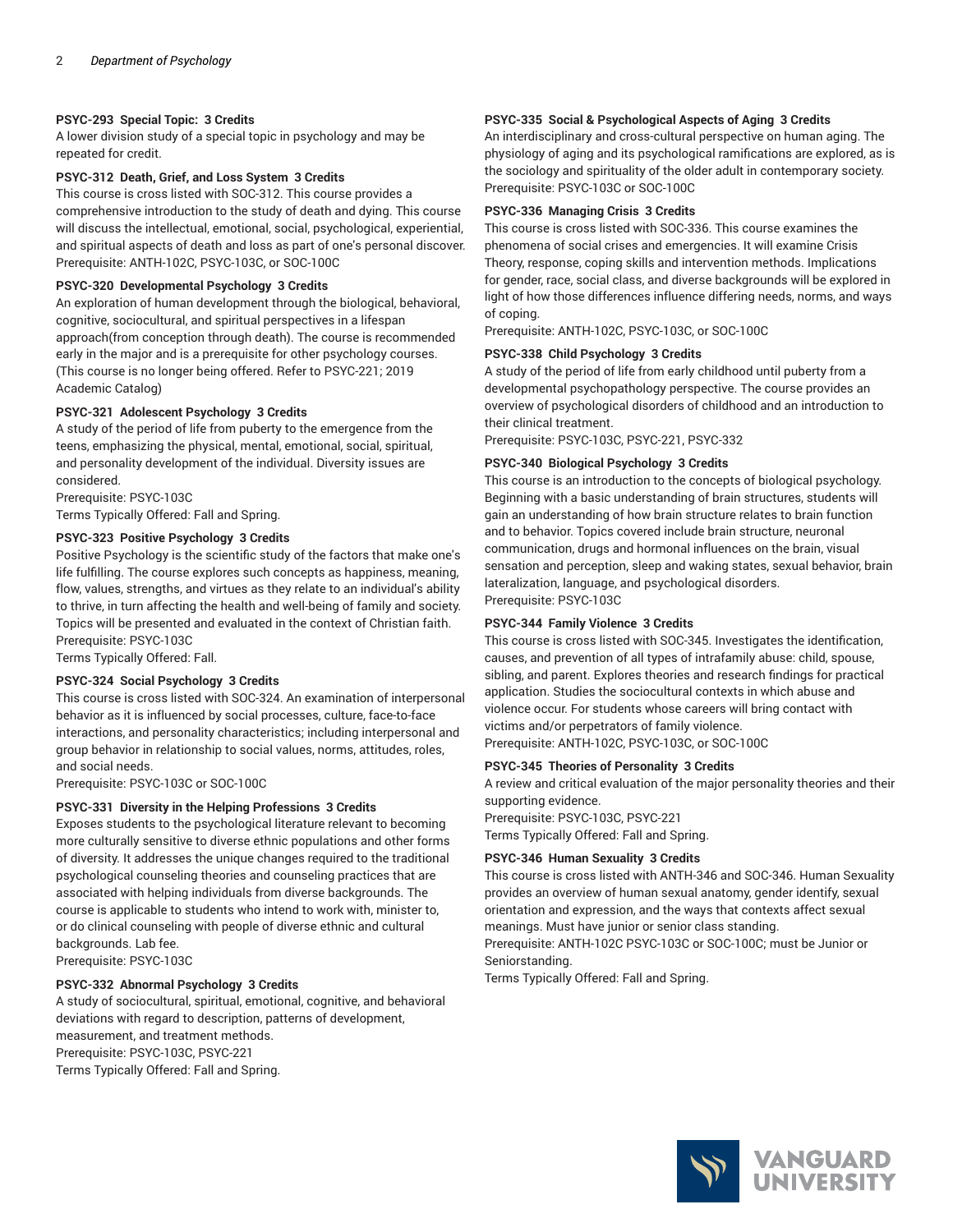#### **PSYC-351 Principles of Behavior 4 Credits**

This course introduces students to the principles of classical and operant conditioning that can be applied to clinical, counseling, child, sports, and organizational psychology. Examination of these principles and their role in substance abuse, behavioral addictions, autism, phobias, sexual behavior, developmental disabilities, behavioral medicine, animal training, and everyday life will be included. Students will participate in hands-on exercises with rodents to illustrate operant conditioning principles of behavior. Must be Junior or Senior standing. Lab fee. Prerequisite: PSYC-103C and Junior or Senior Standing

#### **PSYC-352 Culture and Psychology 3 Credits**

Culture and Psychology will cover the nature of culture and its applications to understanding human functioning. Students will examine cultural influences on thought, emotion, behavior, and relationships through exploring their own and other domestic and international cultures.

#### **PSYC-354 Disability Studies 3 Credits**

This is a survey course of disability studies from an interdisciplinary approach. The course will investigate, critique, and enhance society's perception and understandings of disability both locally and globally. This course explores the concept of disability in health, education, legal systems, community, media, and diverstiy. This course will apply the core concepts of disability theory to analyze issues in history, policy, culture, and human rights. Students will participate in various assignments that will allow them to reflect and integrate key concepts from this course into their own disciplines.

Prerequisite: PSYC-103C

#### **PSYC-355 Survey of Human Services 3 Credits**

This course is cross listed with SOC-355. Survey of Human Services explores the ways in which care is provided for the whole individual, surveying community resources and developing an understanding of the ways in which human services are carried out in various settings. Ethical issues and the significance of a Christian worldview in human services are also examined.

Prerequisite: PSYC-103C or SOC-100C

#### **PSYC-373 Psychology of the Family 3 Credits**

Psychology of the Family explores the institution of the family from a multigenerational developmental perspective. Psychological, sociocultural, and spiritual perspectives are also explored. Students will be introduced to family systems theory as a method of understanding family dynamics and to theoretical orientations of family therapy. Prerequisite: PSYC-103C

#### **PSYC-374 Intro to Industrial/Organizational Psyc Organizational Psychology 3 Credits**

Psychology of Work examines the role of psychology in enhancing well-being and productivity of working individuals and performance of organizations that employ them. Issues concerning both individual and group functioning are discussed: employee selection, matching jobs and individuals, training, performance evaluation, productive and counterproductive behavior in organizations, stress, leadership and organizational development. Furthermore, all of these issues are considered in the context of multilevel cultural influences, from organizational cultures to demands due to globalization. Prerequisite: PSYC-103C

#### **PSYC-381 Research Methods in Psychology 4 Credits**

An introduction to qualitative and quantitative research methods in psychology, including experimental, quasi-experimental, and correlation approaches. Students will learn to think critically about research, assessing threats to internal and external validity. Students will consider ethical issues in research and will learn to design and conduct research, including searching the literature, using SPSS to analyze data, and writing formal research reports using APA style.

Prerequisite: PSYC-103C, PSYC-220C or ENGL-220C; PSYC-265C, MATH-265C orSOC-265C

#### **PSYC-382 Mental Illness in Society 3 Credits**

This course examines the distribution of mental illness throughout society, the social conditions of processes that contribute to mental illness and mental health, and the individual experience of being labeled and treated as mentally ill.

Prerequisite: ANTH-102C, PSYC-103C, or SOC-100C

#### **PSYC-383 Addiction Studies 3 Credits**

This course will examine the psychological, social, and biological aspects of illicit drug use, alcoholism, compulsive gambling, over eating, and other addictions. The course will also explore drug prevention and treatment from the perspective of the Christian faith. Prerequisite: PSYC-103C and PSYC-340

#### **PSYC-420 Behavior Modification 3 Credits**

An examination of the applications of cognitive and learning theories to a broad range of problems and settings, including child rearing, education, psychotherapy, and industrial settings. Integration of theological aspects of therapy is also addressed.

Prerequisite: PSYC-103C

#### **PSYC-434 Group Dynamics 3 Credits**

Group Dynamics explores the various stages of groups, including pregroup assessment and screening of group members, group development, the initial stage, the transition stage, the working stage, and the final stage of groups. Students will be introduced to different types of groups. Ethical and multicultural issues as they apply to groups are examined. This course incorporates experiential learning processes where students learn about group processes through participation in an ongoing class experiential group. Each student will attend one group meeting of an ongoing secular group in the community and one group meeting of an ongoing Christian group in the community. Students taking this class are asked to be committed to group participation. Prerequisite: PSYC-103C

#### **PSYC-440 History & Systems/Psychology 3 Credits**

A survey of the origin, development and decline of each major school of psychology from the ancient period to modern times, giving attention to the social and intellectual milieu from which the new approaches to the scientific study of humans emerged.

#### **PSYC-443 Sport Psychology 3 Credits**

This course is designed to introduce students to the psychological aspects of sport and physical activity. From the sport perspective, emphasis will be placed on mental preparation of teams and individuals for competition. From the exercise perspective, group dynamics, motivation and exercise adherence will be covered. Prerequisite: PSYC-103C